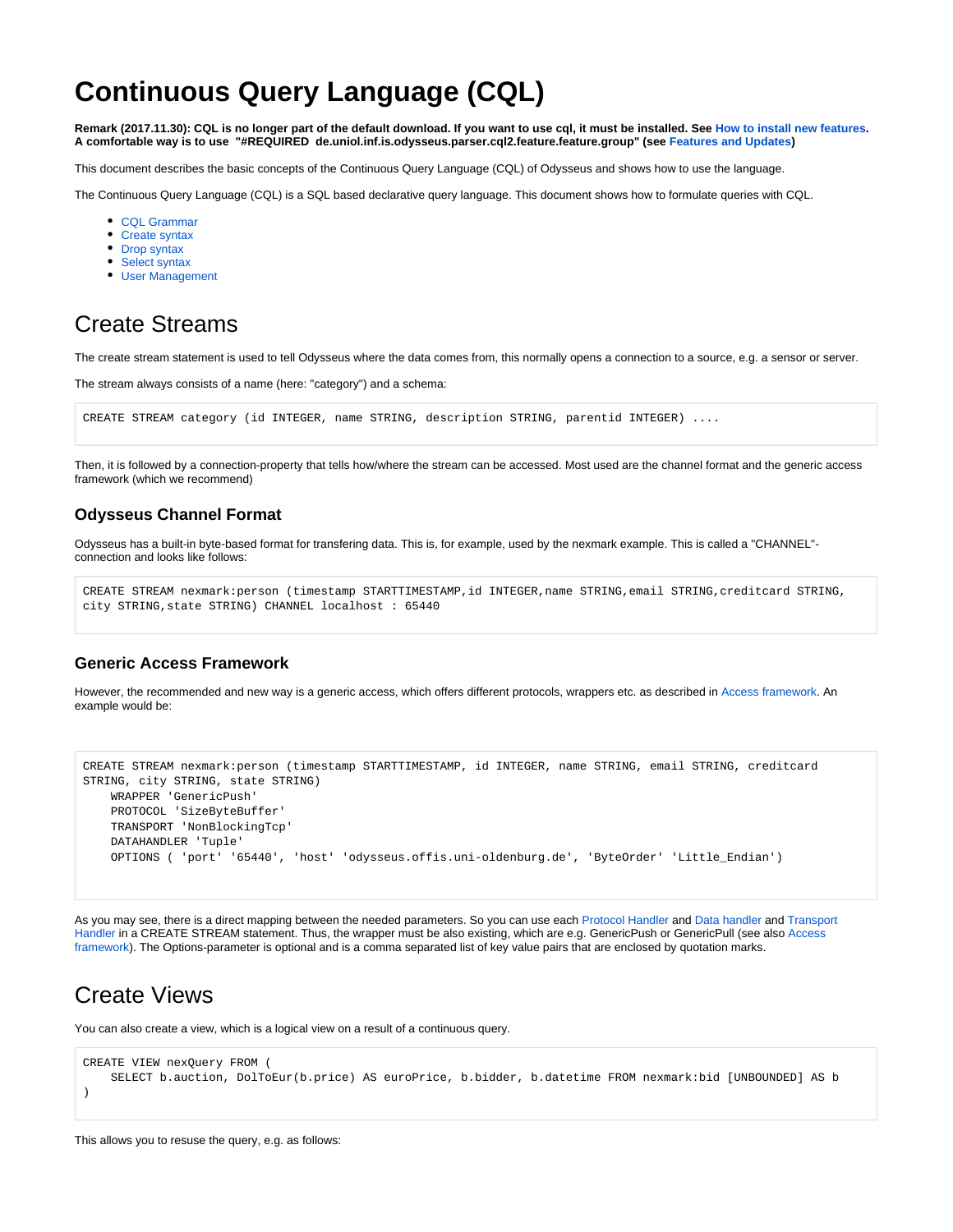```
SELECT * FROM nexQuery
```
### Create Sinks

Similar to creating sources for incoming data by "create stream", you can also create sinks for outgoing data. The notation is very similar to "create stream". Since it is also based on the [Access Framework](https://wiki.odysseus.informatik.uni-oldenburg.de/display/ODYSSEUS/Access+framework), you can also need different [Protocol Handler](https://wiki.odysseus.informatik.uni-oldenburg.de/display/ODYSSEUS/Protocol+handler) and [Data handler](https://wiki.odysseus.informatik.uni-oldenburg.de/display/ODYSSEUS/Data+handler) and [Transport Handler](https://wiki.odysseus.informatik.uni-oldenburg.de/display/ODYSSEUS/Transport+handler). For example, the following creates a sink that writes a CSV file:

```
CREATE SINK writeout (timestamp STARTTIMESTAMP, auction INTEGER, bidder INTEGER, datetime LONG, price DOUBLE)
    WRAPPER 'GenericPush'
    PROTOCOL 'CSV'
    TRANSPORT 'File'
    DATAHANDLER 'Tuple'
    OPTIONS ( 'filename' 'E:\test')
```
## Drop Streams

You can drop a stream with:

```
DROP STREAM category
```
Since this statement would return an error if the stream "category" does not exist, you can add "IF EXISTS" to avoid this error (it checks, if the stream is existing before running the drop)

DROP STREAM category IF EXISTS

### Drop Sinks

You can drop a sink with:

```
DROP SINK category
```
Since this statement would return an error if the stream "category" does not exist, you can add "IF EXISTS" to avoid this error (it checks, if the sink is existing before running the drop)

DROP SINK category IF EXISTS

### Continuous Query

In summary, a CQL statement is like a SQL one, so the continuous query consists of a select, a from, a where, a goup and a having part.

We use the following example to explain basic details of CQL-Query.

```
ATTENTION: Currently, the * notation is not allowed for aggregation functions. So instead of count(*) use count(attribute). The parser error is not very 
helpful in this case: "Caused by: de.uniol.inf.is.odysseus.parser.cql.parser.ParseException: Encountered " "SELECT" 
"SELECT "" at line 1, column 1. Was expecting: "REVOKE" ..."
```

```
SELECT auction, AVG(price) AS aprice 
FROM bid [SIZE 60 MINUTES ADVANCE 1 MINUTE TIME]
WHERE auction > 10 
GROUP BY auction 
HAVING aprice<100.0
```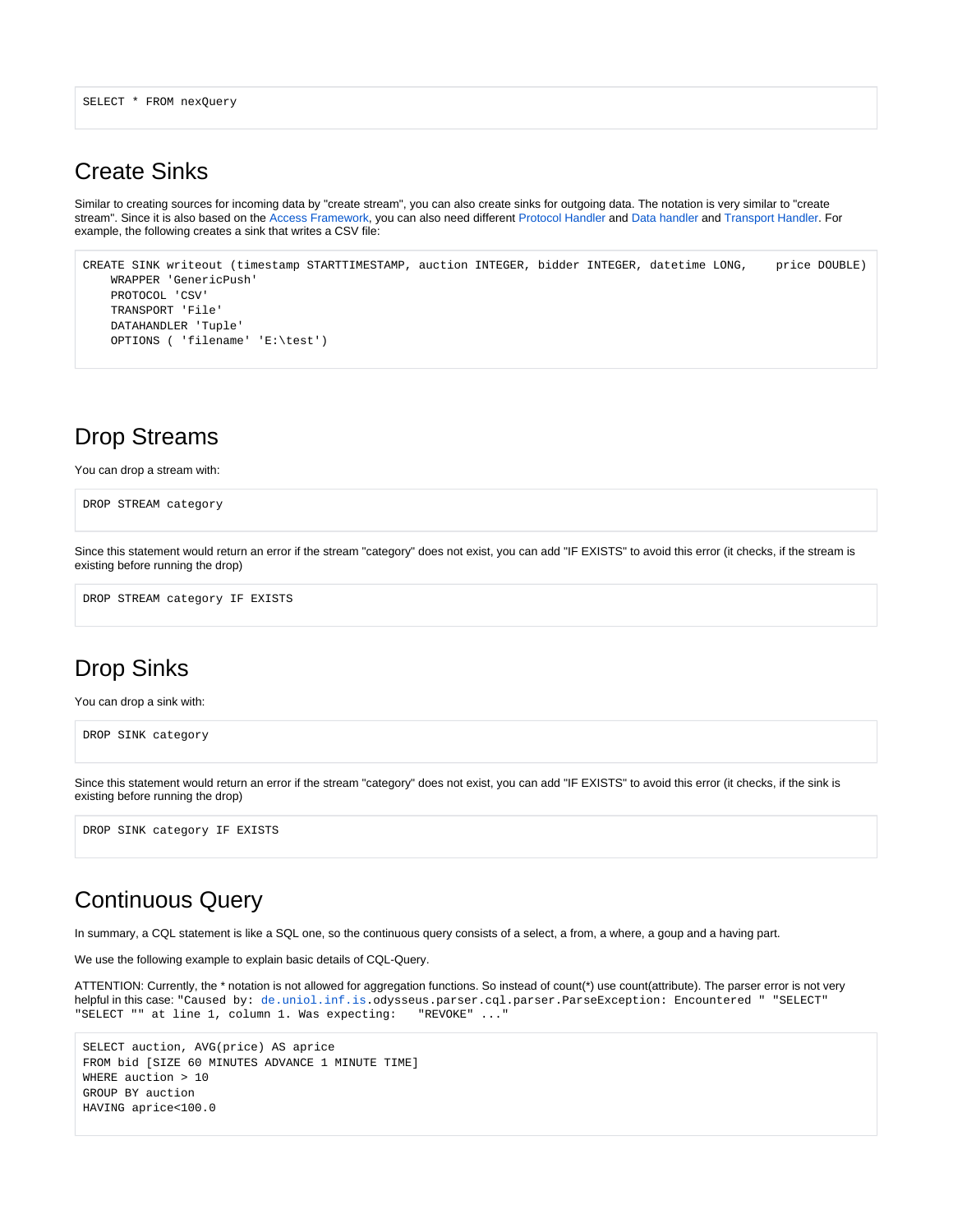#### **Select**

SELECT auction, AVG(price) AS aprice...

#### **From**

```
... FROM bid [SIZE 60 MINUTES ADVANCE 1 MINUTE TIME]...
```
The most different parts between usual SQL and CQL is the FROM part, because you have the possibility to definie windows. CQL defines them by squared brackets.

The following parameters are available for time based windows (TIME):

- SIZE: Defines the size of the window, e.g. 60 MINUTES
- ADVANCE: After what time will the window move

The following parameters are available for element based windows (TUPLE)

- SIZE: Defines the size of the window in elements
- **ADVANCE:** After how many elements is the window moved

Futher information about windows can be found [here](https://wiki.odysseus.informatik.uni-oldenburg.de/pages/viewpage.action?pageId=4587829).

More about the window syntax can be found at [Select syntax.](https://wiki.odysseus.informatik.uni-oldenburg.de/display/ODYSSEUS/Select+syntax)

#### **Where**

```
... WHERE auction > 10 ...
```
#### **Group By and Having**

... GROUP BY auction HAVING aprice<100.0

#### **Stream To**

If you want to stream your results into a sink, you first have to create a sink.

```
STREAM TO writeout SELECT * FROM nexmark:person WHERE...
```
This example would push all data that is produced by "SELECT \* FROM [nexmark:person](http://nexmarkperson) WHERE..." into the sink named writeout, which is a file-writer in our case (see above).

### Examples

Here are some language examples what can be used in the select-part of a CQL-Statement

```
#PARSER CQL
#TRANSCFG Standard
#DOREWRITE false
#QUERY
DROP STREAM bid IF EXISTS
#QUERY
ATTACH STREAM bid (timestamp STARTTIMESTAMP, auction INTEGER, bidder INTEGER, datetime LONG, price DOUBLE) 
CHANNEL localhost : 65442
#QUERY
DROP STREAM person IF EXISTS
#QUERY
ATTACH STREAM person (timestamp STARTTIMESTAMP,id INTEGER,name STRING,email STRING,creditcard STRING,city 
STRING,state STRING) CHANNEL localhost : 65440
/// SIMPLE PROJECTS
```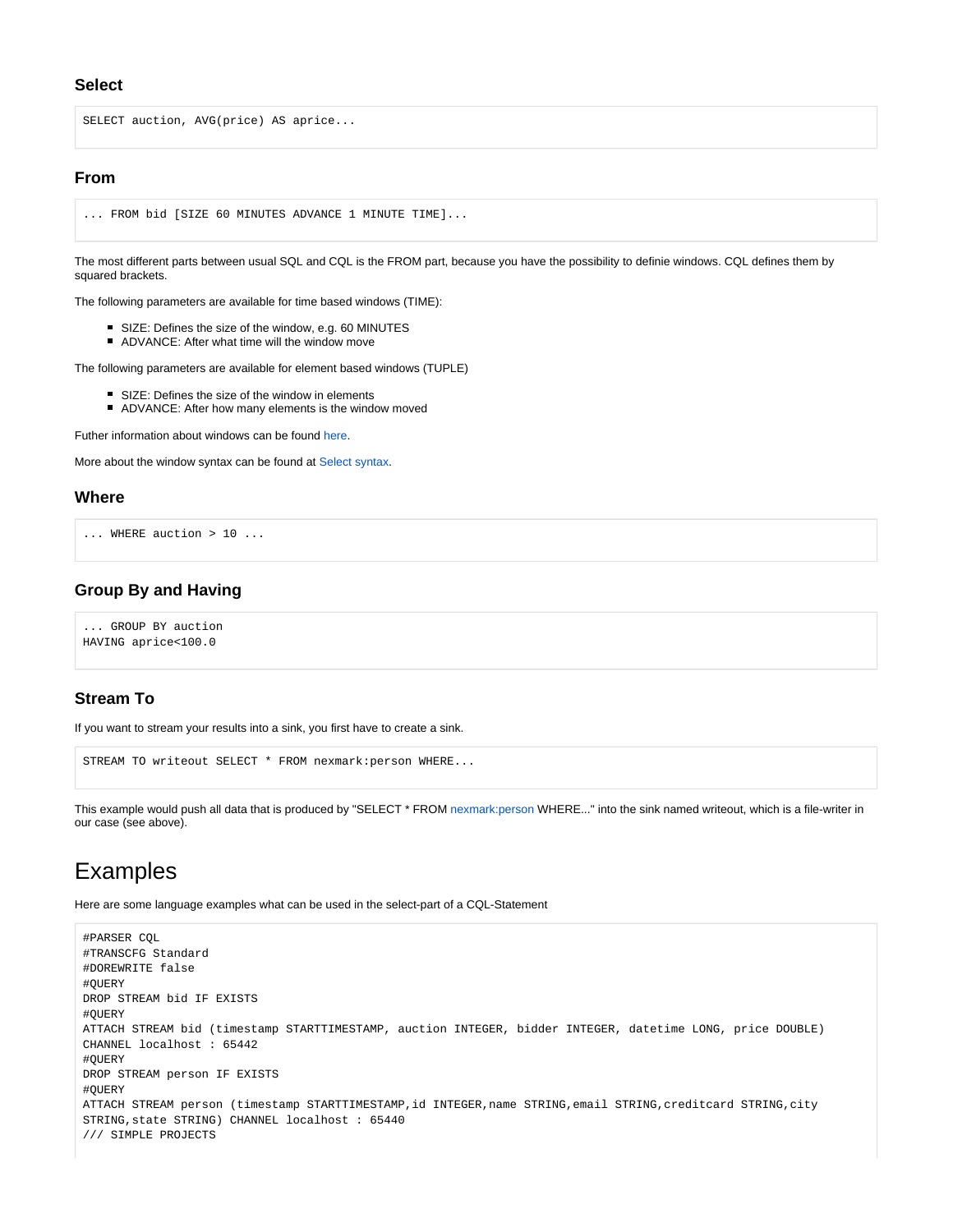#QUERY SELECT \* FROM bid #QUERY SELECT bid.\* FROM bid #QUERY SELECT price FROM bid #QUERY SELECT bidder, price FROM bid #QUERY SELECT timestamp, auction, bidder, datetime, price FROM bid /// PROJECTS WITH RENAMED SOURCE BUT NO USE IN PROJECT #QUERY SELECT \* FROM bid AS b #QUERY SELECT bid.\* FROM bid AS b #QUERY SELECT price FROM bid AS b #QUERY SELECT bidder, price FROM bid AS b #QUERY SELECT timestamp, auction, bidder, datetime, price FROM bid AS b /// PROJECTS WITH RENAMED SOURCE WITH USE IN PROJECT #QUERY SELECT \* FROM bid AS b #QUERY SELECT b.\* FROM bid AS b #QUERY SELECT b.price FROM bid AS b #QUERY SELECT b.bidder, b.price FROM bid AS b #QUERY SELECT b.timestamp, b.auction, b.bidder, b.datetime, b.price FROM bid AS b /// PROJECTS WITH RENAMED ATTRIBUTES #QUERY SELECT price AS p FROM bid #QUERY SELECT price AS p, bidder FROM bid #QUERY SELECT price AS p, bidder AS b FROM bid /// PROJECTS WITH RENAMED ATTRIBUTES AND SOURCES #QUERY SELECT price AS p FROM bid AS b #QUERY SELECT b.price AS p FROM bid AS b #QUERY SELECT b.price AS p, b.bidder FROM bid AS b #QUERY SELECT b.price AS p, b.bidder AS b FROM bid AS b /// PROJECTS WITH CONSTANTS, FUNCTIONS AND EXPRESSIONS #QUERY SELECT bidder + price AS d FROM bid #QUERY SELECT 123.4 \* price AS d FROM bid #QUERY SELECT 123.4 AS d FROM bid #QUERY SELECT 123.4 AS d, price FROM bid #QUERY SELECT DolToEur(price) AS d FROM bid #QUERY SELECT DolToEur(price) AS d, price FROM bid  $H$ OUERY SELECT DolToEur(price) \* auction AS d FROM bid #QUERY SELECT DolToEur(price) \* price AS d FROM bid #QUERY SELECT DolToEur(price) \* auction AS d, price FROM bid #QUERY SELECT DolToEur(123.4) AS d FROM bid #QUERY SELECT 'test' AS s FROM bid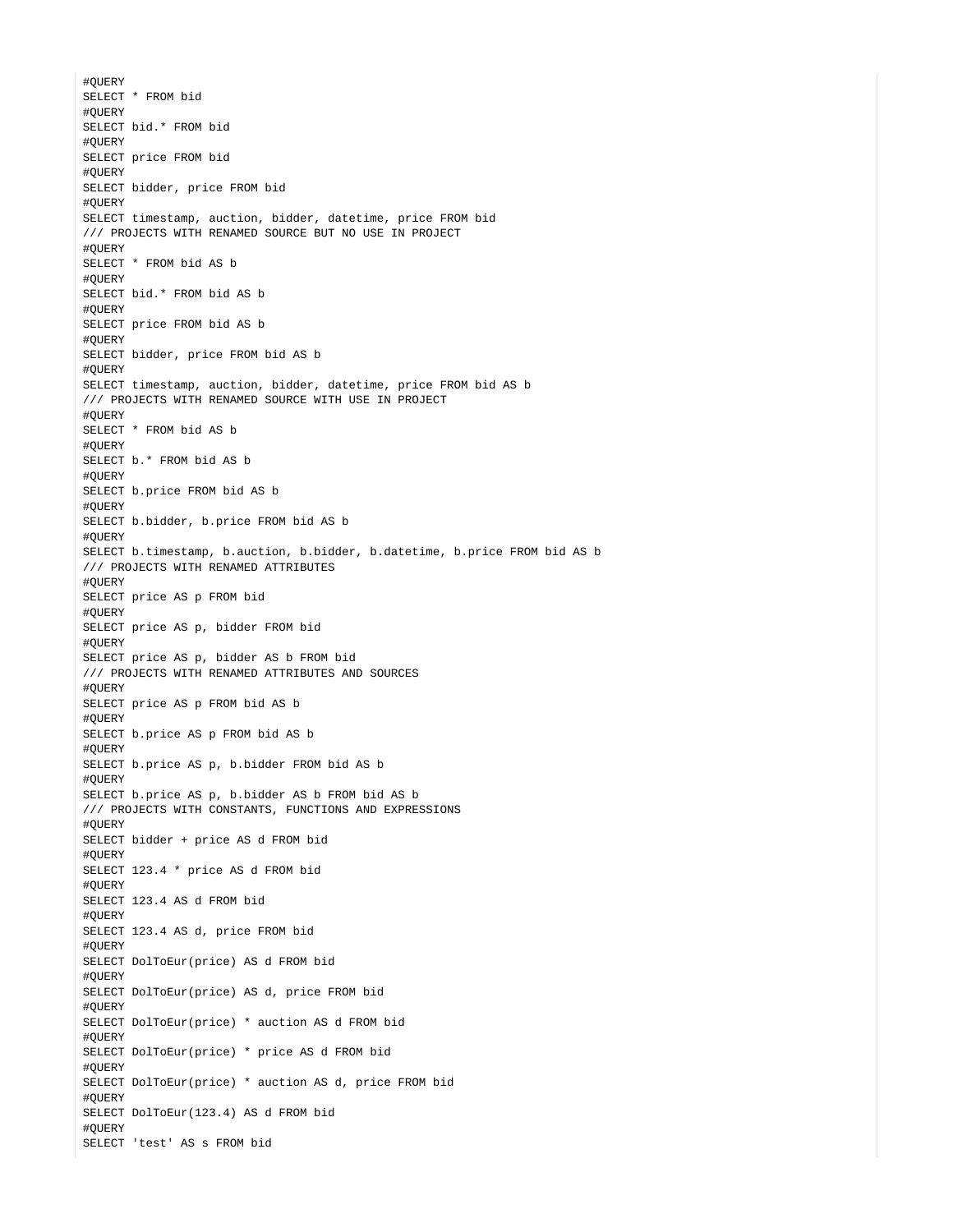#QUERY SELECT 'test' AS s, 123.4 AS d FROM bid #QUERY SELECT 'test' AS s, 123.4 AS d, price FROM bid /// PROJECTS AND SELECTS WITH RENAMED SOURCE WITH USE IN SELECT #QUERY SELECT \* FROM bid AS b WHERE b.bidder > 10 #QUERY SELECT b.\* FROM bid AS b WHERE b.bidder > 10 #QUERY SELECT b.price FROM bid AS b WHERE b.price < 150.0 #QUERY SELECT b.bidder, b.price FROM bid AS b WHERE b.bidder = 1 #QUERY SELECT b.timestamp, b.auction, b.bidder, b.datetime, b.price FROM bid AS b WHERE b.price > 100.0 /// PROJECTS WITH RENAMED ATTRIBUTES #QUERY SELECT price AS p FROM bid WHERE p < 100 #QUERY SELECT price AS p, bidder FROM bid WHERE p > 100 #QUERY SELECT price AS p, bidder AS b FROM bid WHERE b=1 AND p <100 /// AGGREGATES ARE NOT HANDLED LIKE FUNCTIONS AND MAY HAVE A GROUPING ETC. #QUERY SELECT AVG(price) AS aprice FROM bid #QUERY SELECT AVG(price) AS aprice FROM bid GROUP BY auction #QUERY SELECT auction, AVG(price) AS aprice FROM bid GROUP BY auction #QUERY SELECT auction, AVG(price) AS aprice FROM bid GROUP BY auction HAVING aprice<100.0 /// JOINS AND SELFJOINS #QUERY SELECT auction, bidder FROM bid, person WHERE bid.bidder = person.id #QUERY SELECT auction FROM bid AS b, person AS p WHERE b.bidder = p.id #QUERY SELECT auction AS a, bidder AS b FROM bid, person WHERE a = b #QUERY SELECT auction, bidder FROM bid, person WHERE bid.bidder = person.id #QUERY SELECT left.\* FROM bid AS left, bid AS right WHERE left.bidder = right.bidder #QUERY SELECT a.auction AS aid FROM bid AS a, bid AS b WHERE aid=b.auction

And here are examples, based on nexmark, that are more complex

```
#PARSER CQL
#TRANSCFG Standard
#DROPALLQUERIES
#DROPALLSOURCES
#QUERY
CREATE STREAM nexmark:person (timestamp STARTTIMESTAMP, id INTEGER, name STRING, email STRING, creditcard 
STRING, city STRING, state STRING) CHANNEL localhost : 65440
#QUERY
CREATE STREAM nexmark:bid (timestamp STARTTIMESTAMP, auction INTEGER, bidder INTEGER, datetime LONG, price 
DOUBLE) CHANNEL localhost : 65442
#QUERY
CREATE STREAM nexmark:auction (timestamp STARTTIMESTAMP, id INTEGER, itemname STRING, description STRING, 
initialbid INTEGER, reserve INTEGER, expires LONG, seller INTEGER, category INTEGER) CHANNEL localhost : 65441
#QUERY
CREATE STREAM nexmark:category (id INTEGER, name STRING, description STRING, parentid INTEGER) CHANNEL 
localhost : 65443
#PARSER CQL
#TRANSCFG Standard
#DROPALLQUERIES
/// Query 1: Currency Conversion
#QNAME Nexmark:Q1
```
#ADDQUERY